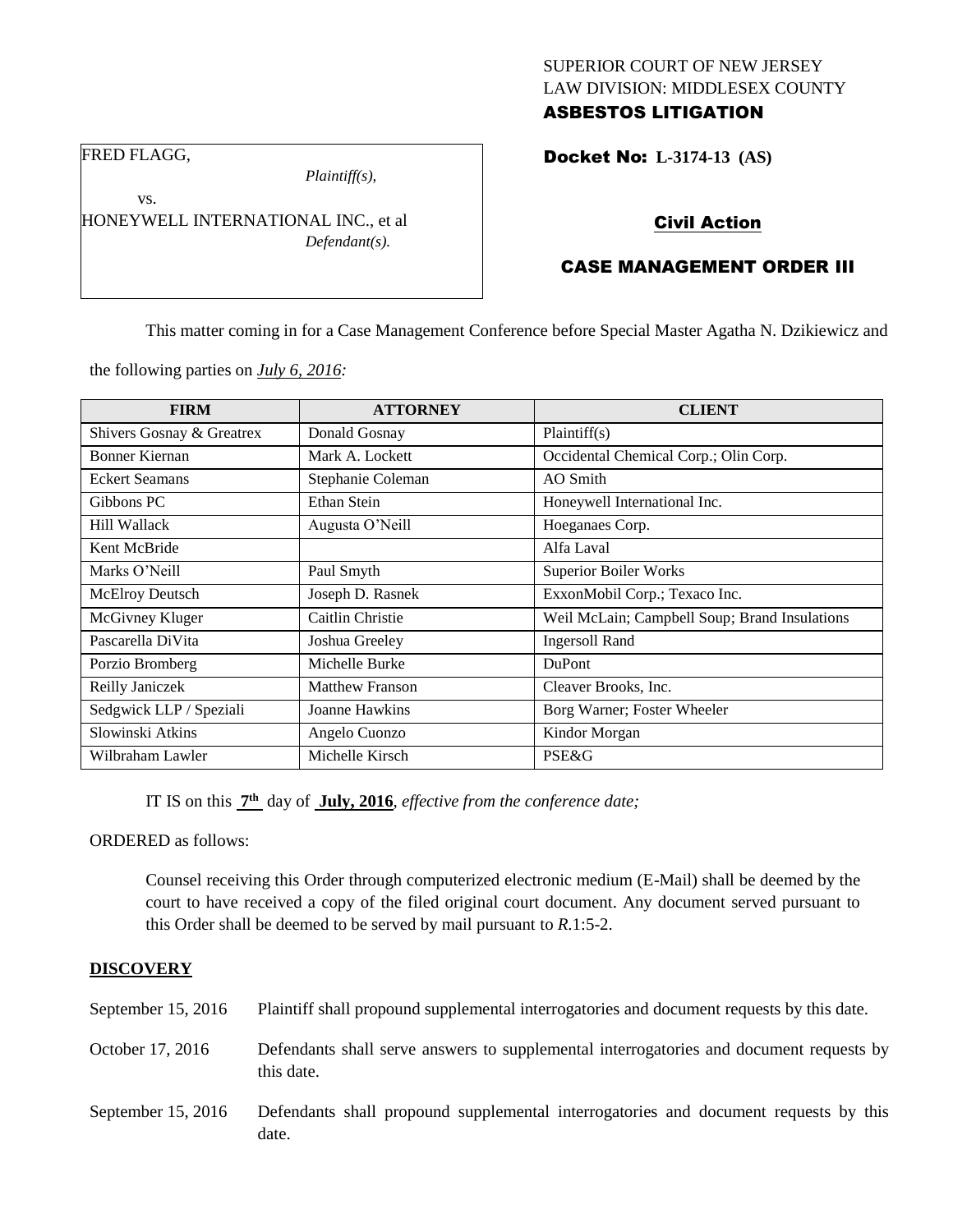| October 17, 2016  | Plaintiff shall serve answers to supplemental interrogatories and document requests by this<br>date.                                                                                                        |
|-------------------|-------------------------------------------------------------------------------------------------------------------------------------------------------------------------------------------------------------|
| December 30, 2016 | Fact discovery, including depositions, shall be completed by this date. Plaintiff's counsel<br>shall contact the Special Master within one week of this deadline if all fact discovery is not<br>completed. |
| January 31, 2017  | Depositions of corporate representatives shall be completed by this date.                                                                                                                                   |

#### **EARLY SETTLEMENT**

February 10, 2017 Settlement demands shall be served on all counsel and the Special Master by this date.

#### **SUMMARY JUDGMENT MOTION PRACTICE**

| February 10, 2017 | Plaintiff's counsel shall advise, in writing, of intent not to oppose motions by this date. |
|-------------------|---------------------------------------------------------------------------------------------|
| March 3, 2017     | Summary judgment motions shall be filed no later than this date.                            |

March 31, 2017 Last return date for summary judgment motions.

#### **MEDICAL DEFENSE**

| October 31, 2016 | Plaintiff shall serve medical expert reports by this date.                                                                            |
|------------------|---------------------------------------------------------------------------------------------------------------------------------------|
| October 31, 2016 | Upon request of defense counsel, plaintiff is to arrange for the transfer of pathology<br>specimens and x-rays, if any, by this date. |

April 28, 2017 Defendants shall identify its medical experts and serve medical reports, if any, by this date. **In addition, defendants shall notify plaintiff's counsel (as well as all counsel of record) of a joinder in an expert medical defense by this date.**

#### **LIABILITY EXPERT REPORTS**

April 28, 2017 Plaintiff shall identify its liability experts and serve liability expert reports or a certified expert statement by this date or waive any opportunity to rely on liability expert testimony.

May 31, 2017 Defendants shall identify its liability experts and serve liability expert reports, if any, by this date or waive any opportunity to rely on liability expert testimony.

#### **ECONOMIST EXPERT REPORTS**

- April 28, 2017 Plaintiff shall identify its expert economists and serve expert economist report(s), if any, by this date or waive any opportunity to rely on economic expert testimony.
- May 31, 2017 Defendants shall identify its expert economists and serve expert economist report(s), if any, by this date or waive any opportunity to rely on economic expert testimony.

#### **EXPERT DEPOSITIONS**

June 16, 2017 Expert depositions shall be completed by this date. To the extent that plaintiff and defendant generic experts have been deposed before, the parties seeking that deposition in

 $\_$  , and the state of the state of the state of the state of the state of the state of the state of the state of the state of the state of the state of the state of the state of the state of the state of the state of the